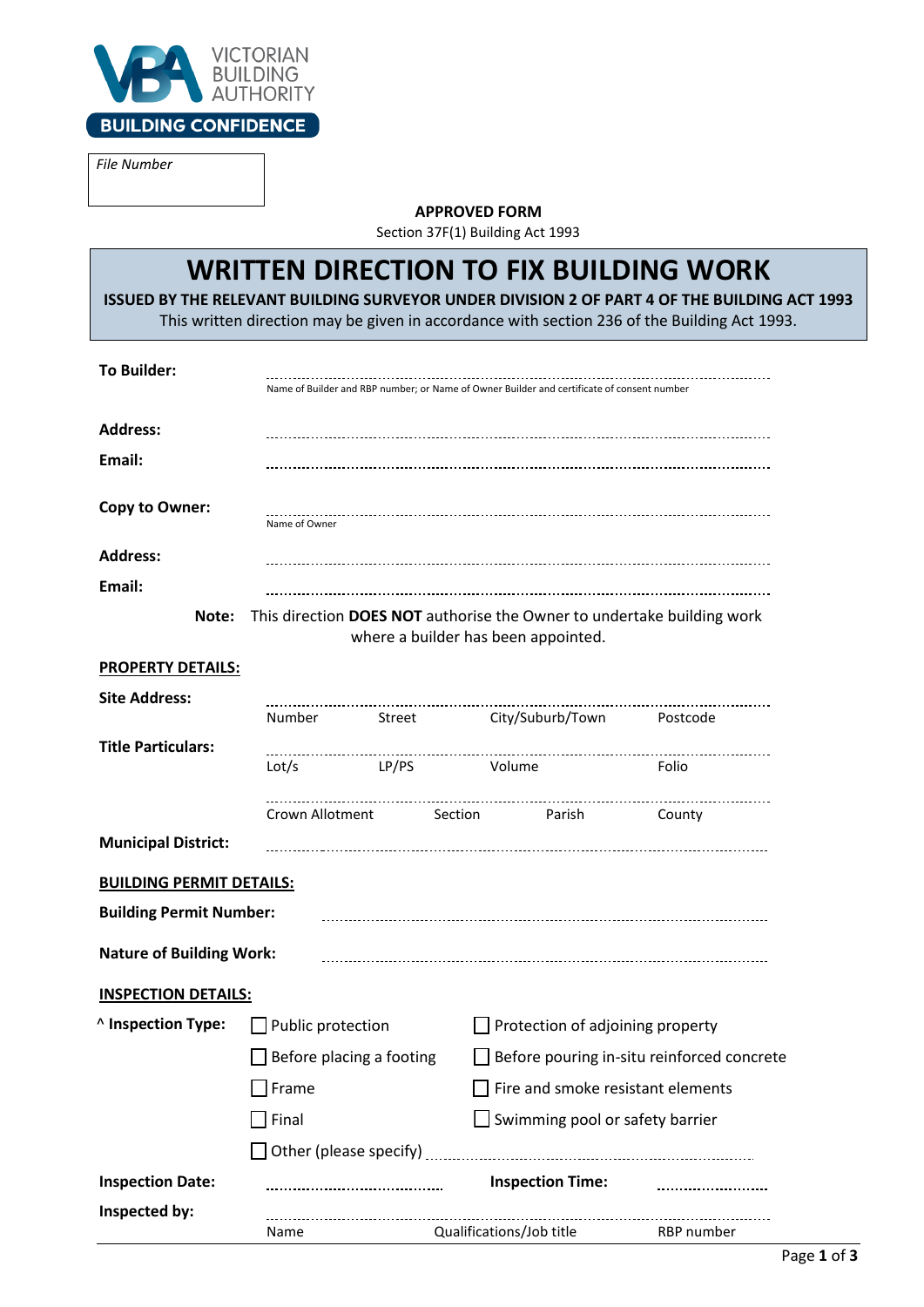#### **ORAL DIRECTION:**

| A Was an oral direction issued prior to this written direction?   Yes (details below) $\Box$<br>No |      |                          |            |  |  |
|----------------------------------------------------------------------------------------------------|------|--------------------------|------------|--|--|
| Given by:                                                                                          |      |                          |            |  |  |
|                                                                                                    | Name | Qualifications/Job title | RBP number |  |  |
| Given to:                                                                                          |      |                          |            |  |  |
|                                                                                                    | Name | Qualifications/Job title | RBP number |  |  |
| Given on:                                                                                          |      | at                       |            |  |  |
|                                                                                                    | Date | Time                     |            |  |  |
| <b>PARTICULARS OF NON-COMPLIANT BUILDING WORK:</b>                                                 |      |                          |            |  |  |
| The following building work fails to comply with -<br>*Building Act 1993:                          |      |                          |            |  |  |

**\*Building Regulations 2018:**

**\*Building permit documentation:**

#### **PARTICULARS OF BUILDING WORK TO BE CARRIED OUT:**

You, the Builder, are directed to do the following-

- ☐ **\*** To enable inspection of any part of the works specified below, **stop any further building work** as follows:
- ☐ **\* Carry out building work** to ensure compliance with the Building Act 1993, Building Regulations 2018 and/or building permit documentation as follows:

#### **THIS WRITTEN DIRECTION MUST BE COMPLIED WITH BEFORE IT EXPIRES ON**

Once the above work has been completed, it is recommended that you contact the Relevant Building Surveyor to arrange a further inspection of the work (before the expiry date) to verify compliance with this written direction to fix building work.

| <b>Given by the Relevant Building Surveyor:</b> |                     |  |  |  |
|-------------------------------------------------|---------------------|--|--|--|
|                                                 | Name and RBP number |  |  |  |
| Signature:                                      | Date given:         |  |  |  |
| <b>Contact number:</b>                          | Email:              |  |  |  |

^ Select as applicable

\* Delete if inapplicable